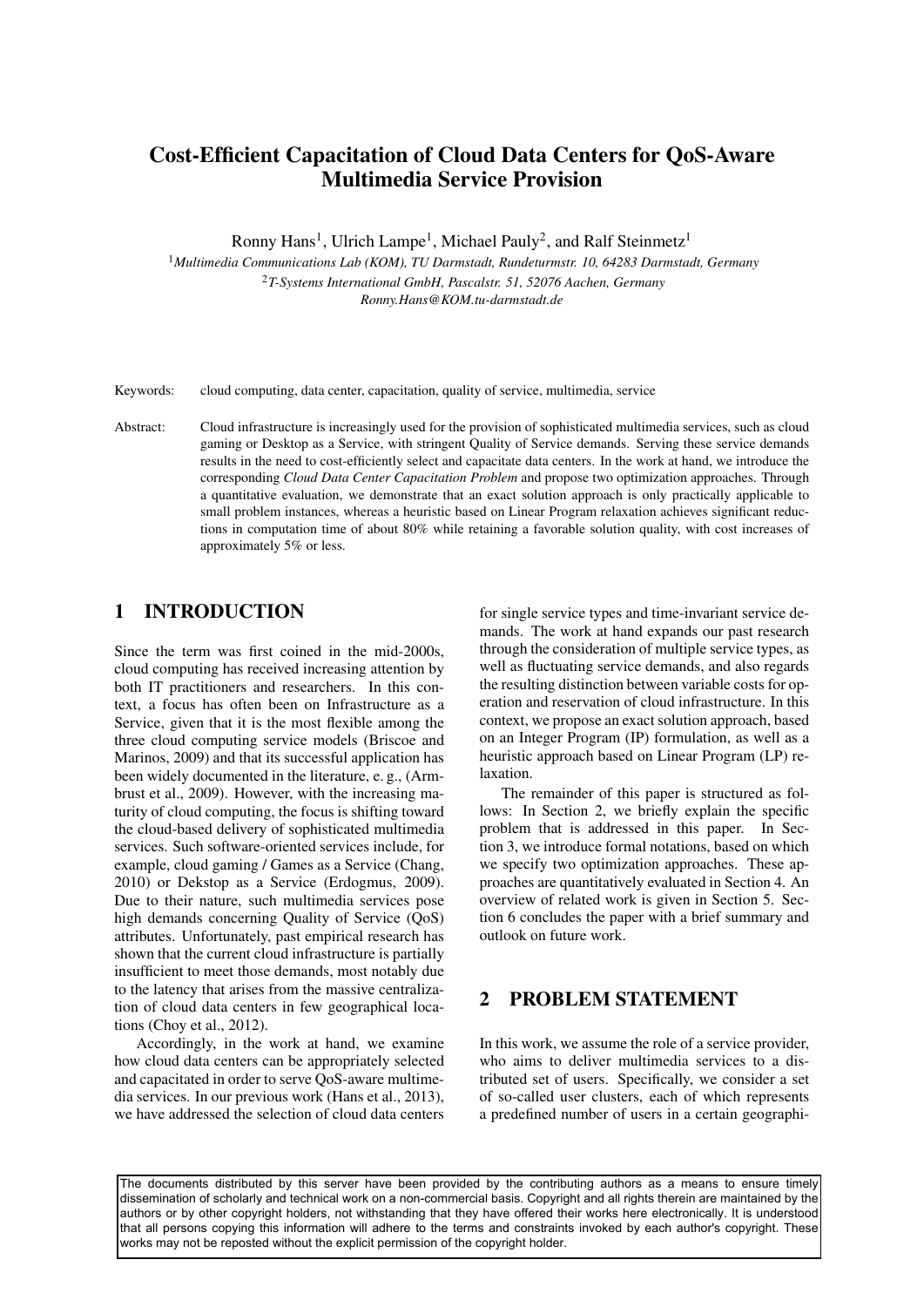cal location, e. g., a state or county. Each user cluster exhibits specific demands for a given set of service types, with the demand fluctuating over a predefined number of time slots. If these demands cannot be met, certain penalties accrue. Furthermore, each service type is associated with certain QoS requirements, e. g., concerning permissible latency.

In order to deliver his/her services, the provider has the choice among a given set of data centers. The selection of a data center incurs certain fixed costs, e. g., for construction or long-term lease. In addition, the operation of a server within each data center results in certain variable costs. Furthermore, the reservation of a number of servers over the planning period may incur certain variable reservation costs. Due to the geographical distribution, each data center makes different QoS guarantees with respect to each user cluster.

The aim of the provider is to choose among the data centers and further take a capacitation decision, i. e., decide on the number of reserved servers, such that the overall cost of the solution is minimized. In the following, we refer to this problem – which is a generalization of a research issue we previously examined (Hans et al., 2013) – as *Cloud Data Center Capacitation Problem* (CDCCP).

# 3 OPTIMIZATION APPROACHES

In the following, we first introduce a set of notations to formally represent the CDCCP (cf. Section 3.1). Subsequently, we introduce two optimziation approaches, namely an exact approach based on Integer Programming (cf. Section 3.2) and a heuristic approach based on LP relaxation (cf. Section 3.3).

#### 3.1 Formal Notations

In order to represent the CDCCP in the form of a mathematical model, a few formal notations are required. To begin with, we formally define the basic entities within the CDCCP using the following symbols:

- $D = \{1, 2, ..., D^* \}$ : Set of (potential or existing) data centers
- $U = \{1, 2, ..., U^*\}$ : Set of user clusters
- $S = \{1, 2, ..., S^* \}$ : Set of available services
- $Q = \{1, 2, ..., Q^* \}$ : Set of considered QoS attributes
- $T = \{1, 2, ..., T^*\}$ : Set of discrete time slots within the planning period

Based on the previously introduced basic entities, the parameters that are associated with the individual entities can be defined as follows:

- *SD<sub>u,s,t</sub>*: Service demand of user *u* for service *s* at time *t*
- $K_d^{min} \in \mathbb{R}$ : Minimal capacity of data center *d*
- $K_d^{max} \in \mathbb{R}$ : Maximal capacity of data center *d*
- *CF<sup>d</sup>* ∈ R: Fixed cost of selecting data center *d*
- $CVO_d \in \mathbb{R}$ : Variable cost for operating one server unit for one time unit in data center *d*
- $CVR_d \in \mathbb{R}$ : Variable cost for reserving one server unit in data center *d*
- $CP_{u,s} \in \mathbb{R}$ : Penalty cost per service unit not provided to user *u* w.r.t. service *s*
- $QG_{d,u,q} \in \mathbb{R}$ : QoS guarantee of data center *d* w.r.t. user *u* for QoS attribute *q*
- $QR_{u,s,q} \in \mathbb{R}$ : QoS requirement of user *u* w.r.t. service *s* for QoS attribute *q*

Lastly, in order to model the CDCCP as optimization problem, we use the following decision variables:

- *xd*: Selection of a data center *d*
- $y_{d,u,s,t}$ : Capacity provided by data center *d* to user cluster *u* concerning service *s* at time *t*
- $y'_{u,s,t}$ : Penalty-bound capacity not provided to user cluster *u* concerning service *s* at time *t*
- *zd*: Capacity reserved in data center *d*

## 3.2 Exact Optimization Approach CDCCP-EXA.KOM

Based on the notations from the previous section, the CDCCP can be modeled as an optimization problem in an intuitive manner. The result is provided in Model 1 and will be explained in detail in the following. To begin with, Equation 1 defines the objective function, aiming at a minimization of total costs, depending on the values of the decision variables. Equation 2 ensures that all service demands will be satisfied or that corresponding penalties will accrue. Equation 3 links the decision variables *y* and *z*, ensuring that only the reserved capacity in each data center may be used in each time slot. Equations 4 and 5 make sure that the capacity constraints for each data center are held. Equation 6 ensures that the QoS requirements of each user cluster are matched by the corresponding data center guarantees, depending on the value of the auxiliary variable *p* from Equation 7. Lastly, Equation 8 defines the decision variables as binary and natural.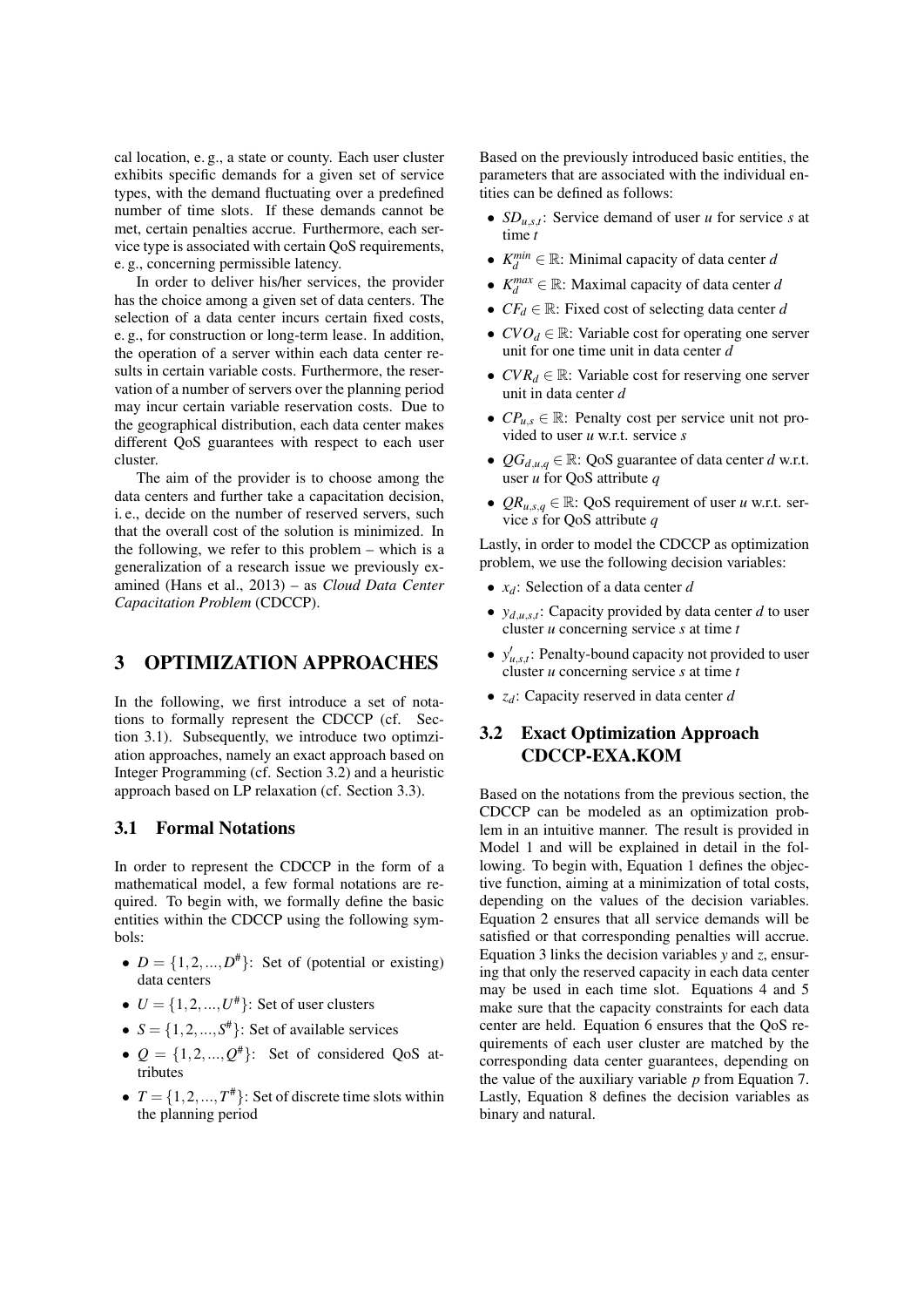As can easily be seen, Model 1 constitutes an IP. Such problems can be solved using off-the-shelf algorithms, most notably the branch-and-bound algorithm (Domschke and Drexl, 2004). However, despite its efficiency in many application scenarios, branchand-bound is based on the principle of enumeration (Hillier and Lieberman, 2005). Hence, in the worst case, the time complexity of computing a solution to a given problem instance grows exponentially with the number of decision variables, i. e., the number of entities in the model. Accordingly, the practical applicability of CDCCP-EXA.KOM is likely limited to smaller problem instances and situations where the computation time requirements play an inferior role.

### 3.3 Heuristic Optimization Approach CDCCP-REL.KOM

The brief qualitative analysis from the previous section indicates a potentially high computational complexity for the exact approach CDCCP-EXA.KOM. Based on this notion, we introduce a heuristic approach that is based on the common concept of LP relaxation (Domschke and Drexl, 2004). Specifically, the binary and integer decision variables in the initial model (cf. Equation 8) are substituted by corresponding natural variables (cf. Equation 9).

The resulting LP formulation of the initial problem can be solved using another set of off-the-shelf algorithms, such as interior point methods. In contrast to branch-and-bound, such algorithms are characterized by polynomial, rather than exponential worst case time complexity (Hillier and Lieberman, 2005). This renders them potentially applicable to larger problem instances, even under relatively rigid time constraints. From the LP-based solution, a final solution can simply be deduced by rounding all natural values of the decision variables to the next-highest integer.

### 4 EVALUATION

#### 4.1 SETUP

In order to assess the applicability of our proposed optimization approaches, we prototypically implemented them in Java 7. As solver framework, we used IBM ILOG CPLEX  $12.5<sup>1</sup>$ , which was accessed through the JavaILP middleware<sup>2</sup>.

Model 1 Cloud Data Center Capacitation Problem

Min. 
$$
C(x, y, z) = \sum_{d \in D} x_d \times CF_d
$$
 (1)  
\n
$$
+ \sum_{d \in D, u \in U, s \in S, t \in T} y_{d, u, s, t} \times CVO_d
$$
\n
$$
+ \sum_{d \in D, u \in U, s \in S, t \in T} y'_{u, s, t} \times \times CP_{u, s}
$$
\n
$$
+ \sum_{d \in D} z_d \times CVR_d
$$
\n
$$
y'_{u, s, t} + \sum_{d \in D} y_{d, u, s, t} \ge SD_{u, s, t}
$$
 (2)  
\n
$$
\forall u \in U, \forall s \in S, \forall t \in T
$$

$$
\sum_{U,s\in S} y_{d,u,s,t} \le z_d \quad \forall d \in D, \forall t \in T \tag{3}
$$

 $u \in$ <sup>S</sup>

$$
z_d \le x_d \times K_d^{max} \quad \forall d \in D \tag{4}
$$

$$
z_d \ge x_d \times K_d^{\min} \quad \forall d \in D \tag{5}
$$

$$
y_{d,u,s,t} \le p_{d,u,s} \times K_d^{max}
$$
  
\n
$$
\forall d \in D, \forall u \in U, \forall s \in S, \forall t \in T
$$
\n(6)

$$
p_{d,u,s} = \begin{cases} 1 & \text{if } \mathcal{Q}G_{d,u,q} \leq \mathcal{Q}R_{u,s,q} \quad \forall q \in \mathcal{Q} \\ 0 & \text{else} \end{cases} \tag{7}
$$

$$
x_d \in \{0, 1\} \quad \forall d \in D
$$
\n
$$
y_{d,u,s,t} \in \mathbb{N} \quad \forall d \in D, \forall u \in U, \forall s \in S, \forall t \in T
$$
\n
$$
y'_{u,s,t} \in \mathbb{N} \quad \forall u \in U, \forall s \in S, \forall t \in T
$$
\n
$$
z_d \in \mathbb{N} \quad \forall d \in D
$$
\n(8)

$$
x_d \in \mathbb{R}, 0 \le x_d \le 1 \quad \forall d \in D \tag{9}
$$
  
\n
$$
y_{d,u,s,t} \in \mathbb{R}, y_{d,u,s,t} \ge 0 \quad \forall d \in D, \forall u \in U, \forall s \in S, \forall t \in T
$$
  
\n
$$
y'_{u,s,t} \in \mathbb{R}, y_{u,s,t} \ge 0 \quad \forall \forall u \in U, \forall s \in S, \forall t \in T
$$
  
\n
$$
z_d \in \mathbb{R}, z_d \ge 0 \quad \forall d \in D
$$

In accordance with Silver (Silver, 2004), our evaluation focuses on two dependent variables, namely computation time and solution quality (i. e., total cost associated with the computed solution). As independent variables, we considered the number of data centers  $(D^{\#})$ , user clusters  $(U^{\#})$ , service types  $(S^{\#})$ , and

<sup>1</sup>http://www.ibm.com/software/integration/ optimization/cplex-optimizer/

<sup>2</sup>http://javailp.sourceforge.net/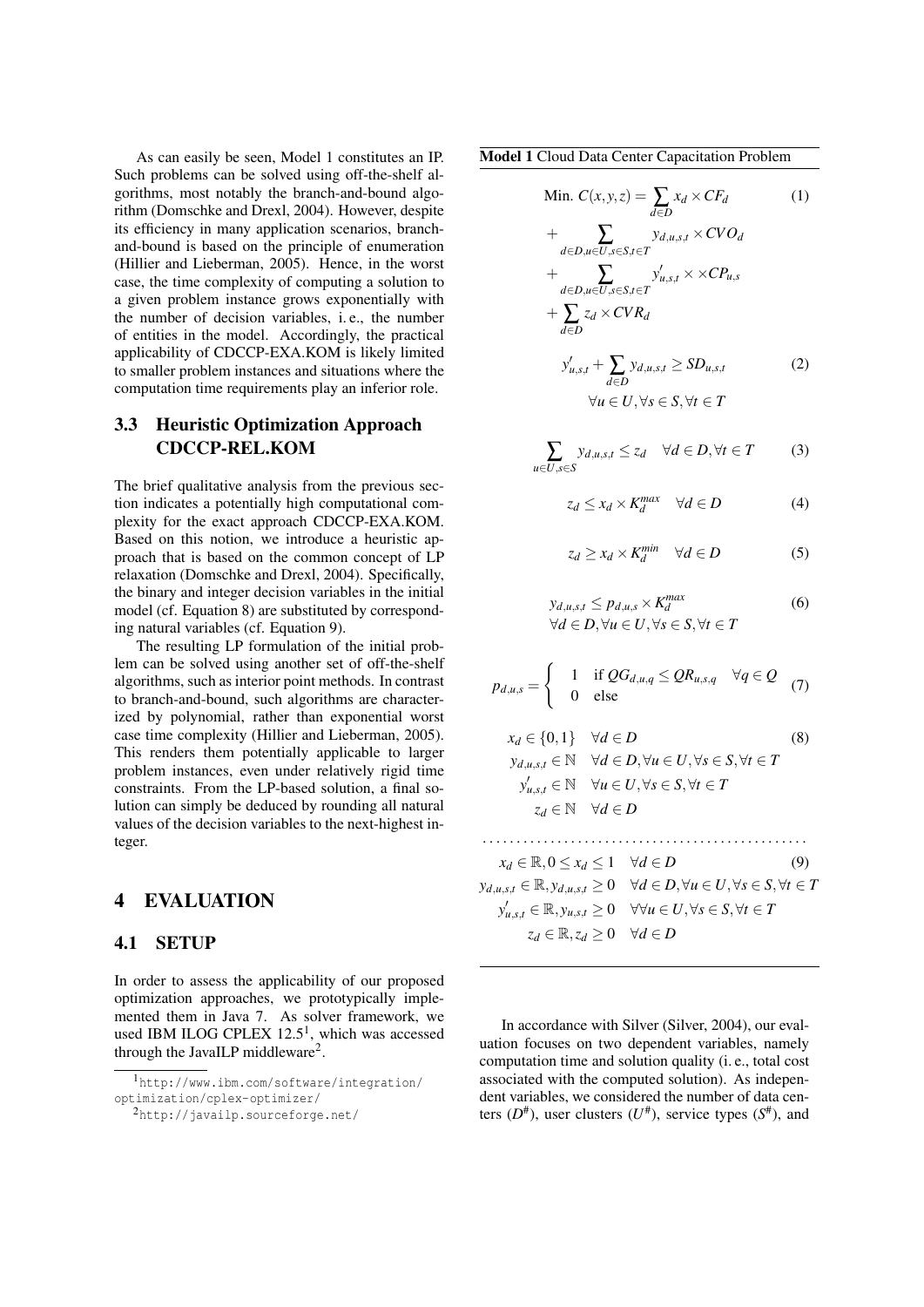time slots  $(T^{\#})$ , since they have a direct impact on the number of decision variables, and hence, the size of the solution space. We used a fractional factorial design, varying the value of each independent variable separately while treating the remaining variables as controlled, i. e., assuming a fixed value.

In accordance with our previous work (Hans et al., 2013), we employed data from the 2010 United States census<sup>3</sup> as the basis for problem generation. In order to model data centers and user clusters, we randomly drew US counties from the census data, and set the service demands and different cost parameters based on the according county population and median income. As the only QoS requirement, we considered latency and set it to represent different multimedia service types, ranging from cloud gaming to Desktop as a Service. The QoS guarantees were finally computed based on the geographical distance between data centers and user clusters.

For each *test case*, i. e., distinct combination of values for the independent variables, we randomly created 50 problem instances. Problems that could not be successfully solved by the heuristic approach CDCSP-REL.KOM were removed from the sample; such invalid solutions may result from certain capacity constraints not being met due our simplistic nexthighest integer rounding approach (cf. Section 3.3). Based on the samples, we subsequently computed the observed mean absolute computation times, as well as the macro-averaged ratios of computation time and total cost between CDCCP-REL.KOM and CDCCP-EXA.KOM, along with the respective 95% confidence intervals based on a t-distribution (Kirk, 2007). The evaluation was conducted on a desktop computer, equipped with an Intel Core 2 Quad Q9450 processor and 4 GB of memory, operating under Microsoft Windows 7.

#### 4.2 RESULTS AND DISCUSSION

The results of our evaluation are presented in Figures 1 through 3. As can be seen in Figure 1, the observed mean absolute computation times strikingly confirm the different computational complexity of CDCCP-EXA.KOM and CDCCP-REL.KOM. Even for the smallest considered test cases, the computation time for CDCCP-EXA.KOM ranges in the order of magnitude of 1 s, quickly growing to 10 s or even 100 s with an increasing size of the problem instances. In contrast, the mean computation times for CDCCP-REL.KOM remain in the order of magnitude of 10 s, even for the largest problem classes. These findings are also confirmed by the macro-averaged ratios of computation times, as given in Figure 2. Except for the smallest problem classes, CDCCP-REL.KOM consistently reduces the computation time by about 80% or more to CDCCP-EXA.KOM. The reduction is statistically significant across all test cases at the assumed confidence level of 95% (i.e.,  $\alpha = 0.05$ ).

On the downside, Figure 3 indicates that the application of LP relaxation in CDCCP-REL.KOM comes at a certain amount of additional cost, i. e., degradation in solution quality. Compared to CDCCP-EXA.KOM, the increase ranges between approximately 0.4% and 4.3%; however, it does not exceed 1.5% for all considered test cases except one. Thus, while the slight increase is statistically significant for practically all test cases at the 95% confidence level, it can be considered quite marginal and most likely acceptable in practical applications. In addition, as can be seen from the given sample sizes, CDCCP-REL.KOM is able to provide valid solutions to essentially all considered problem instances, except in six test cases, where one instance respectively could not be solved.

In conclusion, we find that the exact optimization approach CDCCP-EXA.KOM is associated with high computational complexity and hence, its practical application is limited to small problem instances. However, the approach can also serve as a benchmark for the assessment of alternative solution approaches, such as CDCCP-REL.KOM. The latter has presented a much more favorable performance in our experiments with respect to computational demands. Nevertheless, the development of custom-tailored optimization approaches for the CDCCP that do not rely on LP formulations may provide further improvements concerning the trade-off between computational requirements and solution quality.

# 5 RELATED WORK

In recent years, there has been vivid research in the area of cloud computing. In the following, we briefly discuss selected works that are most closely related to our research.

(Goiri et al., 2011) present an approach for efficient data center placement based on several factors, e. g., available network backbones and proximity of population centers. To find a solution for the placement problem, the authors use a combination of exact and approximate approaches. Thereby, Goiri et al. focus on design time, i. e., construction planning for new data centers. In contrast to our work, they do not consider time-variant service demands.

<sup>3</sup>http://www.census.gov/geo/maps-data/data/ gazetteer.html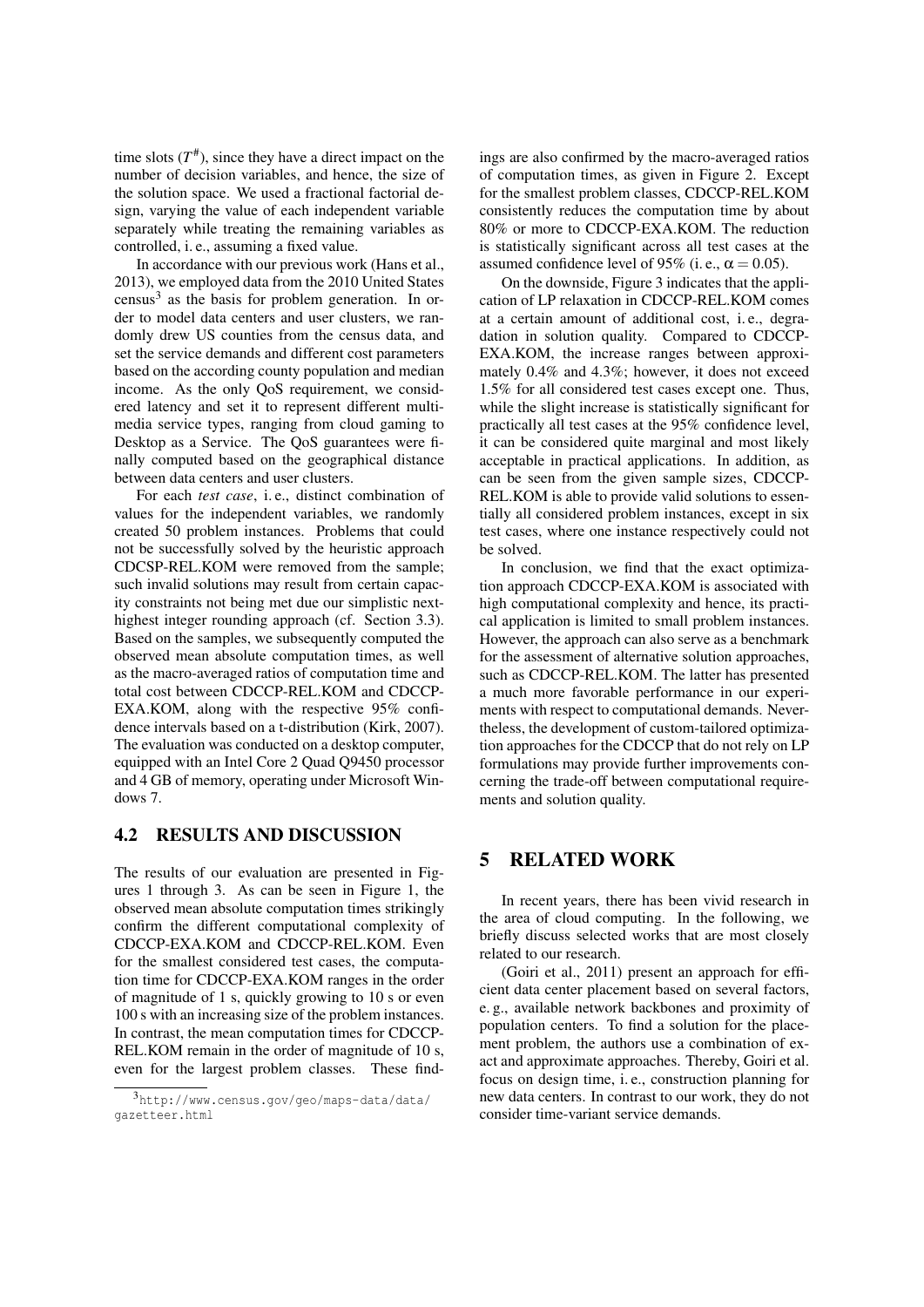

Figure 1: Observed mean computation times (with 95% confidence intervals) by test case. Please note the logarithmic scaling of the ordinate. If not specified differently, we use  $D^{\#} = 15$ ,  $U^{\#} = 75$ ,  $S^{\#} = 3$ , and  $T^{\#} = 9$  for the independent variables.



Figure 2: Ratio of computation times (based on macro-average; with 95% confidence intervals) between the two optimization approaches by test case. Configuration identical to Figure 1.



Figure 3: Ratio of costs (based on macro-average; with 95% confidence intervals) between the two optimization approaches by test case. Configuration identical to Figure 1.